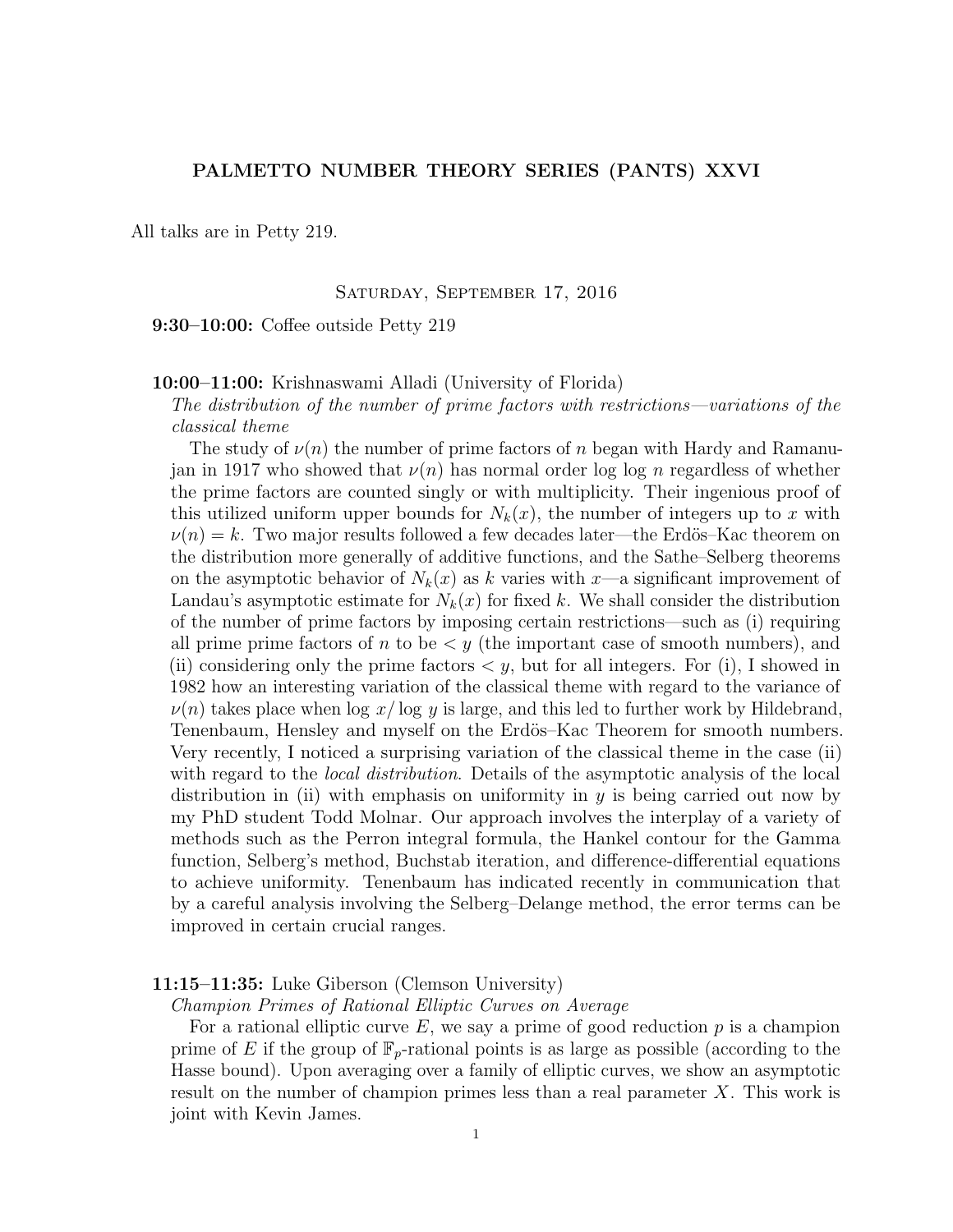11:45–12:05: Saikat Biswas (Arizona State University)

Capitulation, unit groups, and the cohomology of S-idele classes

Consider a finite cyclic extension  $L/K$  of number fields and the set S of all infinite primes of L. In this talk, we relate the S-idele class group of L to the capitulation map of  $L/K$  as well as to the cohomology of the unit group of  $L$ .

12:15–2:00: Lunch break

## 2:00–3:00: David Roe (University of Pittsburgh)

Algebraic tori and counting p-adic fields

Algebraic tori play a central role in the structure theory and representation theory of algebraic groups. I will describe an ongoing project to investigate algebraic tori over p-adic fields. The project naturally divides into two parts: finding finite subgroups of  $GL_n(\mathbb{Z})$  and listing all p-adic fields with a given Galois group. On the  $GL_n(\mathbb{Z})$  side, I will describe prior work that computes these subgroups for small  $n$ . On the Galois side, I will explain how to count the number of extensions with a given Galois group, and give an algorithm for finding such fields.

#### 3:15–3:35: Jonathan Milstead (UNCG)

Computing Galois Groups of Eisenstein Polynomials over p-adic Fields

An exploration of methods for computing Galois groups of Eisenstein polynomials that combine the ramification polygon approach and resolvent methods.

### 3:45–4:30: Nicolas Simard (McGill University)

Petersson Inner Products of Binary Theta Series

Modular forms are a fascinating subject. On the one hand, spaces of modular forms are relatively simple to study and are "computer-friendly". On the other hand, modular forms (or their L-functions) contain a lot of arithmetic information about interesting geometric objects (think of the Birch and Swinnerton-Dyer conjecture, for example). To an imaginary quadratic field  $K$ , one can naturally attach a collection of theta series. A question one might ask is the following: do the Petersson inner products of these theta series contain arithmetic information about  $K$ ? In this talk, we make a first step in answering this general question by giving explicit formulas for the Petersson inner products of those theta series and an algorithm to compute them. We also present some numerical examples.

Sunday, September 18, 2016

9:00–9:30: Coffee outside Petty 219

### 9:30–10:30: Roger Baker (Brigham Young University)

Recent progress in Weyl sums and their applications

This year is the 100th anniversary of the introduction of *Weyl sums*, that is, exponential sums with polynomial argument  $f(x)$ , in a paper by Weyl on uniform